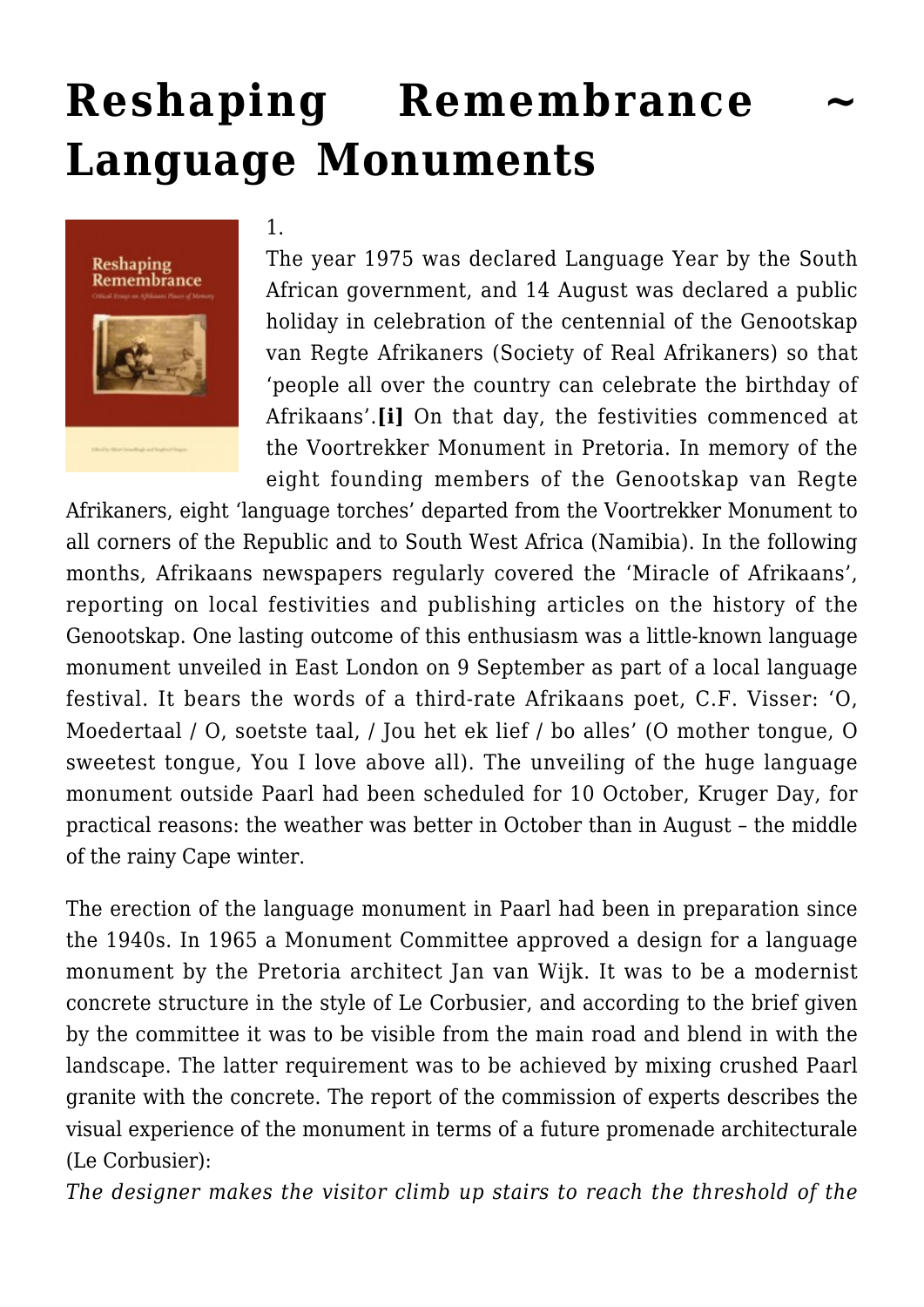*entrance […] The visitor reaches a fountain and, having enjoyed the sound of the water, turns right and proceeds to the open space of the inner court. In our view, this is one of the most attractive concepts of the whole design. From this point there will be a splendid view of the main column and the buttress supporting it, an opportunity to pause for a while on one of the granite benches that will be provided and to enjoy the panoramas in the different points of the compass. […] Next to the main column, with a view on what the designer calls the 'magical influences of Africa', stands the smaller column that must symbolise our becoming a republic. […] A basin at the foot of both columns effectively connects them […]. We are also particularly struck by the three domes in the inner court which must remind us of the non-white elements. The inclined buttress of the inner court is reminiscent of another African motif, the ruins of Zimbabwe. We find the juxtaposition of these symbols of Africa particularly successful.***[ii]**

The iconography of the monument is based broadly on statements made by two important Afrikaans authors. The conspicuous main column is based on a statement made by C.J. Langenhoven in Bloemfontein in 1914, in a speech for the Suid-Afrikaanse Akademie vir Wetenskap en Kuns (South African Academy for Science and Art). Langenhoven describes the development of Afrikaans as a line reaching for heaven, a parabola of linguistic achievement. Following in the footsteps of the poet N.P. van Wyk Louw, the horizontal dimension must express the connection of a 'lucid West' and a 'magical Africa'. The 'non-white' origins of Afrikaans are also referred to in the form of a small column, dedicated to Malay, on the stairway to the monument.

For some Afrikaners, like Loots, the founder of the Monument Committee, these symbols were an impermissible overstepping of racial boundaries. In his view, this reference to the non-white contribution to Afrikaans was 'unnecessary'. In protest, he even threatened to disrupt the festivities with violent acts of sabotage.**[iii]**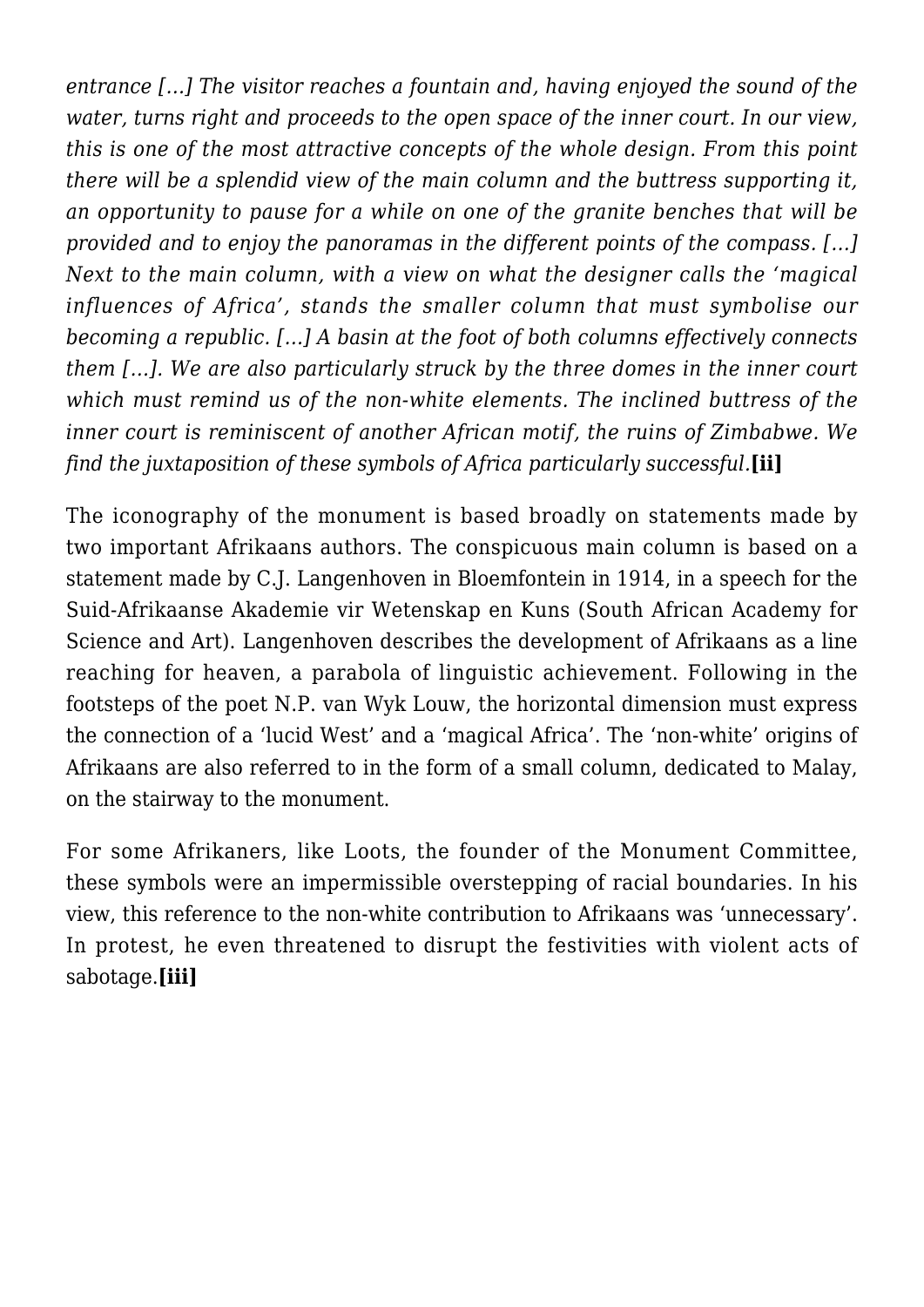

Figure 14.1 Afrikaans Language Monument near Paarl (Photo: Jana Enslin).

2.

Early in the morning of Friday 10 October, on Kruger Day, forty thousand Afrikaners started gathering around the monument on a mountain outside the small town of Paarl. According to reports in the Cape daily *Die Burger* a festive mood prevailed, stimulated by the brass band of the Department of Prisons and the military band of the Cape Coloured Corps. Special provisions had been made for coloured people.

Although the terraces that had been 'reserved' for them were not entirely full, they nevertheless played a part in the proceedings. The Primrose Malay Choir in particular was a huge success in the amphitheatre at the foot of the monument. The choir was accompanied by a bass, guitars and ukuleles. Nine Air Force jets blazed a blue, white and orange trail – the colours of the flag – while two Afrikaner scouts hoisted the flag. At ten o'clock that night the celebrations culminated in the arrival of the language torches:

*There was a stir among the crowd when hundreds of Voortrekkers [Afrikaner boy scouts] with burning torches started moving up a Paarlberg shrouded in darkness towards the amphitheatre. Contingents of eight with flags smartly handed over the route torches to the Premier [John Vorster] […] For each torch, the Navy Band played a fanfare that had been specially commissioned […] After the torch procedure, Mr Vorster delivered his address, after which the descendants [of the members of the Genootskap van Regte Afrikaners] helped to*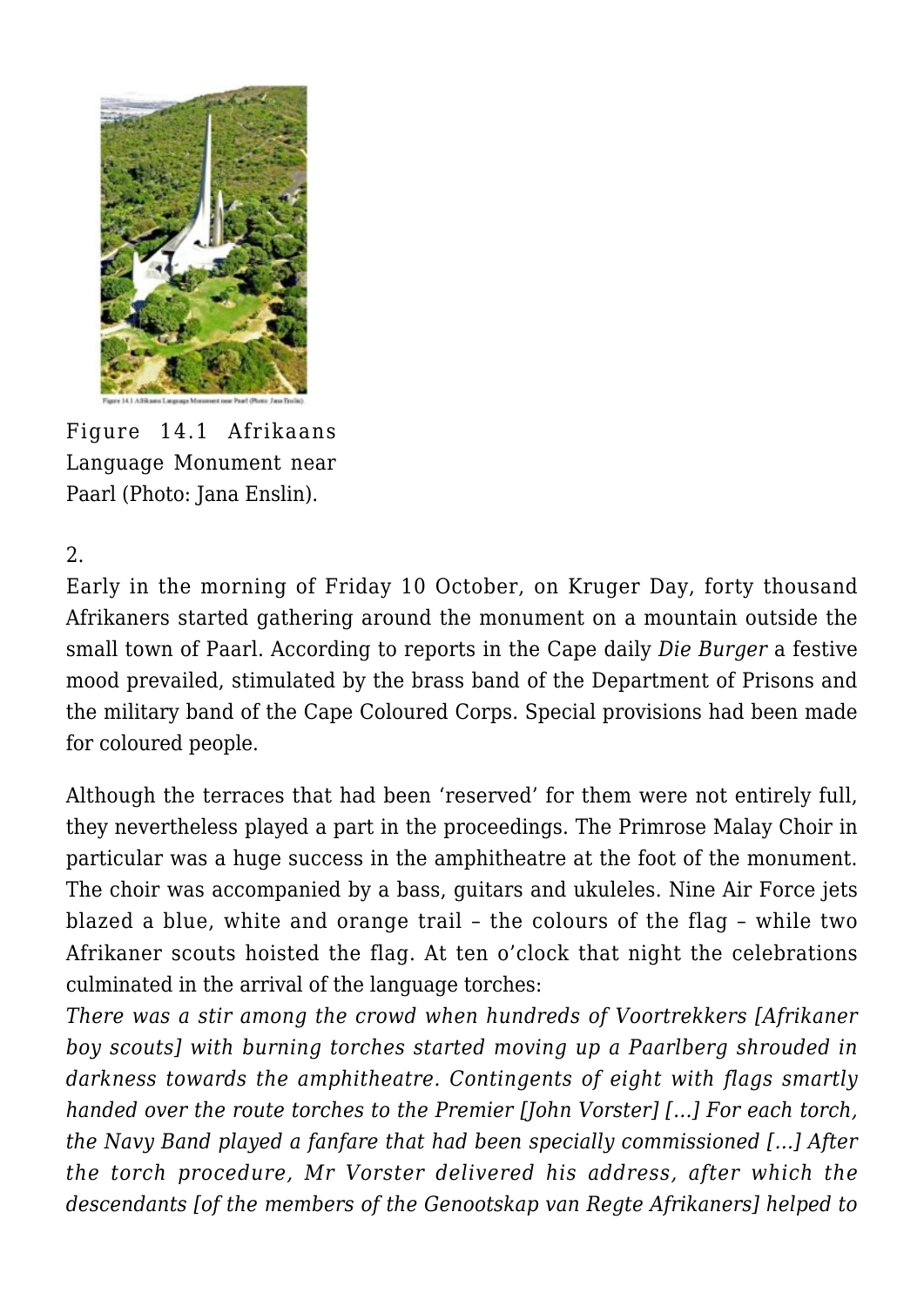## *light the main torch and to declare the monument officially unveiled.***[iv]**

In conclusion, eight cannons fired a salvo. The eight language torches and eight cannons referred to the eight men who had founded the Genootskap van Regte Afrikaners. Those present were probably well aware of this, in view of the constant stream of articles in the press and the attention devoted to it in Afrikaans-medium schools.

The Language Monument was the last of a series of Afrikaans monuments that marked the political position of Afrikaners in the country since the end of the nineteenth in South Africa was celebrated.

#### 3.

The series of Afrikaans monuments started approximately in 1893 with the unveiling of the first Language Monument in Burgersdorp in the Eastern Cape. Erected there to celebrate the Dutch language, it was even a world première: the world's first stone memorial to a language. A more common tribute would be a series of classical works or a large dictionary.

The Burgersdorp Language Monument marks the early phase of the language struggle of Afrikaners to have 'high Dutch', the same language as that of the Netherlands, recognized as a junior partner alongside English. The actions promoting 'Patriots', a variant of the Cape Dutch vernacular that was propagated as the official language by the Genootskap van Regte Afrikaners, still occupied the second place. Moreover, these actions stagnated during the Anglo-Boer War (1899-1902).

The nature of the Burgersdorp festivities was rather different from that of the 1975 festival, which was run tightly by a South African police colonel. The occasionally chaotic Burgersdorp festival lasted five days. There were processions of farmers on horseback, picnics, official dinners and endless speeches. It was a sort of village fair. The centrepiece of all activities was 'Oom' Daantjie van den Heever, a convivial fellow who took a salute in mufti, but wearing a helmet of the Free State Artillery. After the parade he took part in a race with 'several ladies', which he lost. A separate race was organized for ministers of the church.

There even was a publicity fiasco. Some days before the start of the actual festival, a 'scandal and farce burlesque' was staged in Venterstad. This advance festival was held to collect funds for the official festival in Burgersdorp. The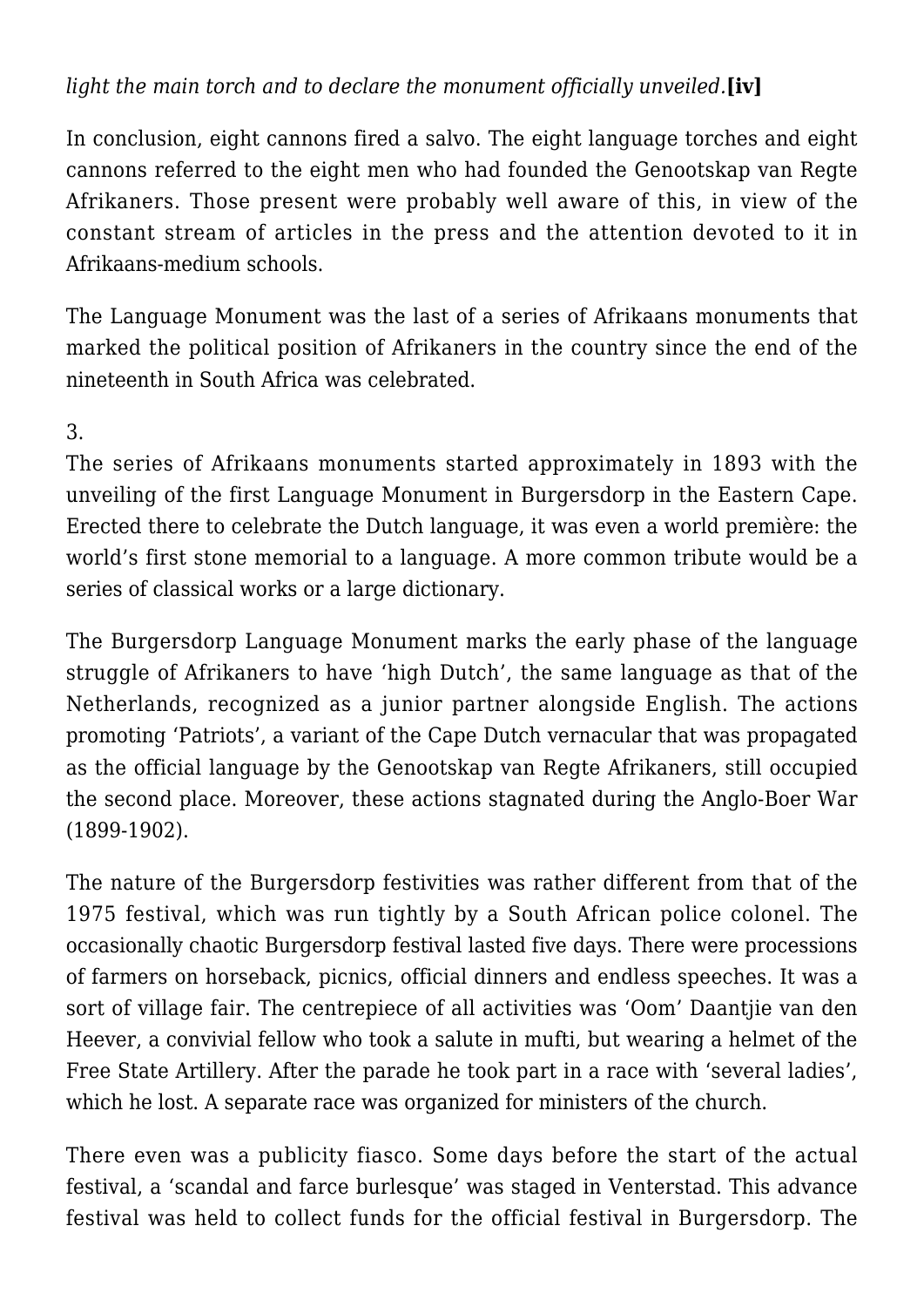children were lavishly entertained in the hall of the Dutch Reformed Church and rewarded with English prize books. In the evening, an 'Amateur Entertainment, in support of the Taal Festival Fund' took place, presided by Oom Daantjie. For three hours the audience was entertained with English items. Oom Daantje's own children also participated. True, the last item on the programme was a reading of a poem by the Dutch poet Nicolaas Beets.

However, after singing the nationalist Afrikanerbond song, the proceedings were closed with the singing of 'God save the King'. Die Patriot and De Zuid-Afrikaan, Cape newspapers that supported Afrikaner nationalism, cried shame on it.**[v]**



Figure 14.2 Dutch Language Monument in Burgersdorp. Left: copy of the original statue from 1908; middle: original statue from 1893, which was destroyed by British soldiers in 1900; right: a monument

which commemorates the Anglo-Boer War (Photo: author).

The Burgersdorp Language Monument was unveiled a few days later in the presence of the leaders of Afrikaner nationalism, the Cape politician 'Onze Jan' Hofmeyr and the author-journalist S.J. du Toit. Following the classicist tradition of giving abstract concepts a female shape, this language monument was a comely young girl of whom rumour had it that Oom Daantjie's daughter had sat for it. Cradled in her left arm the statue bore a tablet with the inscription: 'Vrijheid voor de Hollandsche Taal' (Freedom for the Dutch language). Unfortunately this elegant statue did not grace its pedestal for long. In 1901, it was smashed by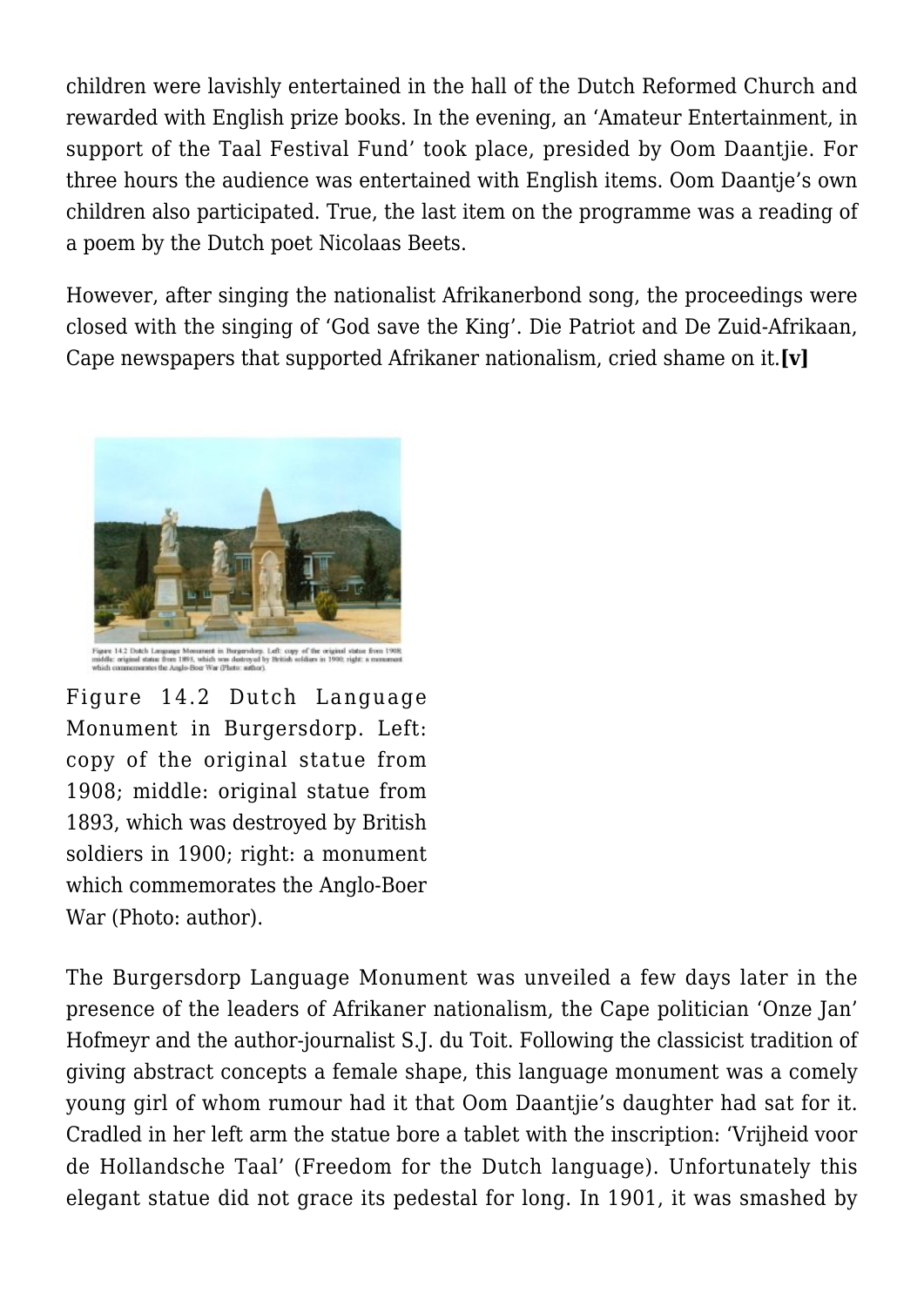English troops and the pieces were transported to King William's Town, a few hundred kilometres from Burgersdorp. After the war, in 1908, the English colonial regime donated a copy of the statue, which was mounted on the empty pedestal. When the decapitated and armless statue was uncovered on a rubbish tip in the 1930s, it was erected diagonally behind the copy.

In 1893 the Afrikaner nationalists were still a politically subordinate and, in comparison with the English rulers, a vulnerable group of underdeveloped rural people taking their first hesitant steps to getting themselves organised. Initially there was no agreement about the language which should be used as the language of the people. It was only during the Second Language Movement, after 1905, that the enthusiasm to have Afrikaans recognised surpassed that favouring Dutch. The First and Second Language Movements had propagated Afrikaans as a characteristic of an Afrikaner identity and wanted it to occupy a central position in the fight for political power. 'Afrikaans was made in South Africa to suit our African circumstances and way of life; it grew up together with our national character; it is the only bond that holds us together as a distinct nation; the only characteristic of our people', said the author Langenhoven.**[vi]** Language was the starting point on the road to realising fully-fledged citizenship. Language activism also envisaged economic benefits. General Herzog foresaw that in the bureaucracy and the press more jobs would become available for white Afrikaansspeakers once a better position for Afrikaans had been gained.**[vii]**

In 1925 Afrikaans was recognised as an official language of the Union of South Africa. This Afrikaans was still a nascent language, based on the Paarl variety of the Cape Dutch vernacular. In order to make this language more acceptable to the bourgeoisie, it was embellished with borrowings from Dutch. Not everyone was satisfied with the result. The Transvaal language advocates Eugène Marais and Gustav Preller regarded this type of Afrikaans as too close to the Paarl (Western Cape) form whereas they had hoped it would be closer to the Dutch varieties of Cape Dutch. For instance, they bemoaned the fact that imperfect tense forms had virtually disappeared from the new standard Afrikaans. A literature also had to be built up**[viii]**. In Van Wyk Louw's view, a high-quality literature was the justification of national independence. Good poetry was a matter of national policy.**[ix]** Even in the 1940s language users were still uncertain about the language norms of Afrikaans.**[x]** The next target in the language struggle of the Afrikaners was equality with English. This became a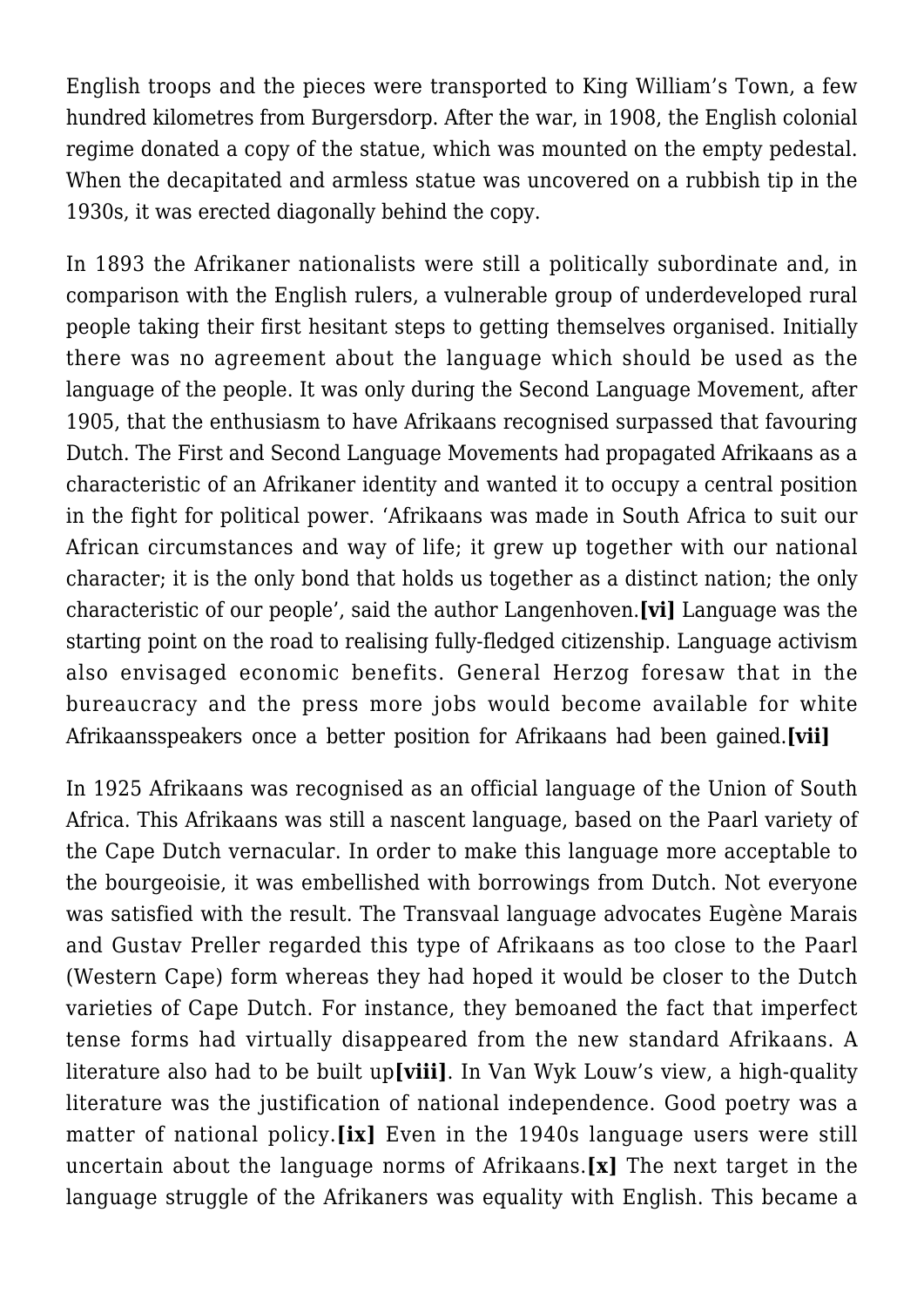possibility only after the National Party came to power in 1948 and made language equality within the civil service compulsory, and also introduced Afrikaansmedium education for Afrikaans-speaking white and coloured people. Beyond these fields, Afrikaans was too far behind English.

Even after 1948, English remained the language of choice in the cities, in the business world and especially among black people. The preference of blacks for English was on the one hand due to the fact that since the nineteenth century they had been almost exclusively educated in English under the English colonial regime and (partly as a result of this education policy) because English was regarded by black people as the main gateway to Western knowledge and economic progress. In this regard Afrikaans was less significant; besides, it carried the stigma that it was used by white officials to implement the policy of apartheid. Consequently, Afrikaans was able to maintain its claims to equality with English only for as long as black people remained excluded from political power and Afrikaners constituted the majority within white politics.

#### 4.

The language monument in Paarl was elected to commemorate the founding of an association that promoted the recognition of a variety of the Cape Dutch vernacular and the establishment of an Afrikaner national consciousness in which language was an important symbol of identity. This Afrikaner Nationalist sentiment existed in the planning of the Monument Committee right from the outset. According to the competition of 1965, the monument had to 'symbolise the miracle of our cultural and political growth. […] the first Afrikaans Language Movement that started here in Paarl was therefore much more than just a language movement; it was a movement for the cultural, political and religious liberation of the Afrikaans section of the population'.**[xi]**

The Republic Column of the Monument that shared the basin with the Language Column expressed these sentiments. In the iconography of the monument the roots of Afrikaans were ascribed to the rational powers of the 'lucid West'. In the monument, 'magical Africa' is a continent that has to be guided by Afrikaans and by the Republic of South Africa. The report by the commission of experts of the competition mentions 'the role of guidance and assistance that our country must play on the continent'.**[xii]**

The Language Column and Republic Column are positioned in the monument in a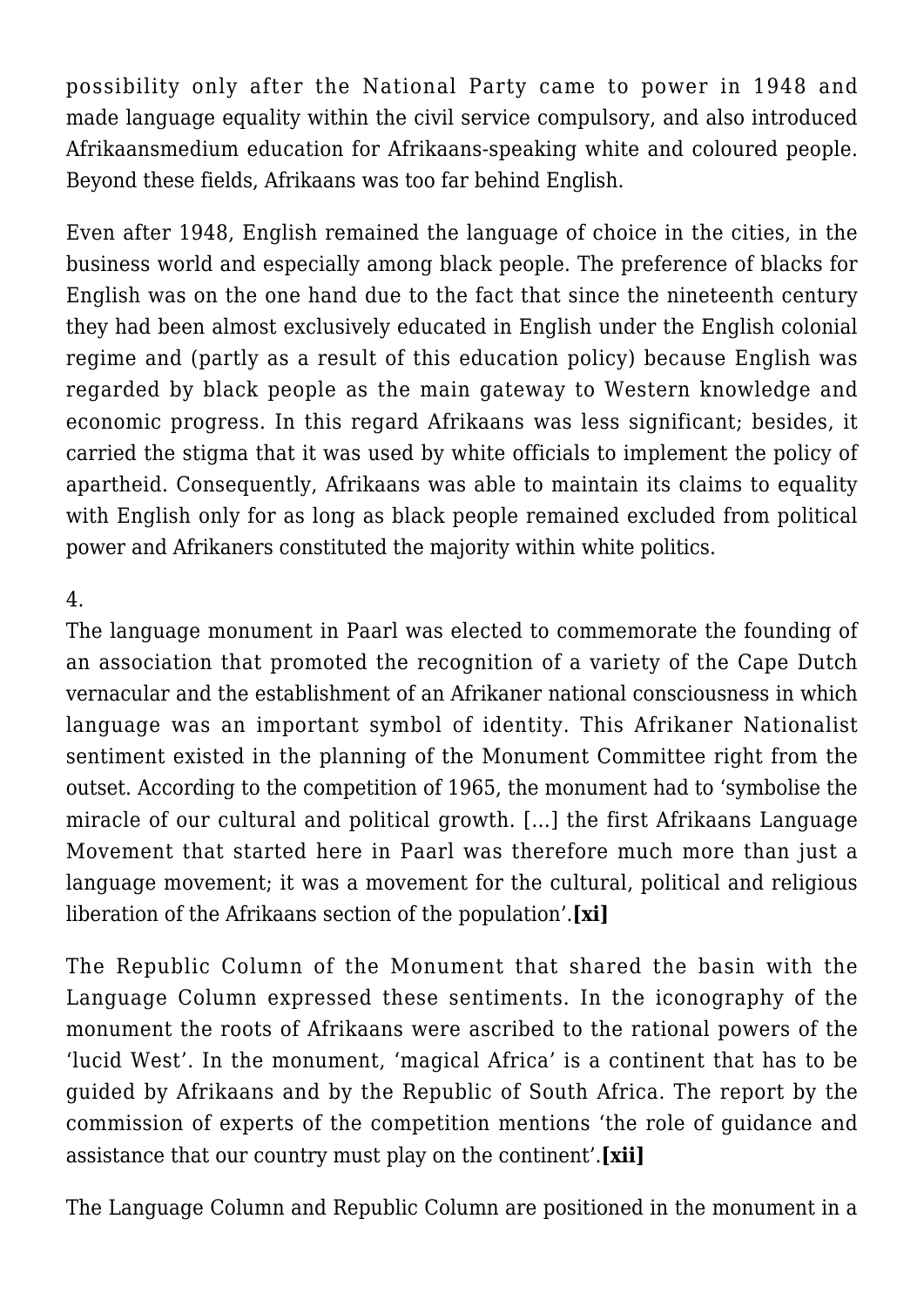colonial opposition to the horizontal components, which are intended to represent Africa. According to this symbolism an originally rational Afrikaans language and a nation of European origin want to give guidance to an irrational and passive Africa.

Ten years later, when the unveiling took place, this pipe-dream of 1965 had long proved to be an illusion. In 1975 almost all of Africa had been decolonised. In 1974, Angola and Mozambique were the last to gain independence. A few months before the unveiling of the monument South African troops had started an ultimately abortive campaign against the Marxist MPLA, which was about to take over the government of Angola. Internationally, South Africa was becoming increasingly isolated because of its apartheid policy, while the black population was less and less willing to tolerate white minority rule.

In the meantime the government continued to pursue equality between Afrikaans and English in education. This had consequences for black schools only much later. Although it was decided in 1965 that from the last year of primary school Afrikaans would be used on an equal basis with English as the medium of instruction in black schools outside the homelands, this policy was never implemented in Soweto, for example. There it was only introduced in 1974. In 1975, however, black school boards in Transvaal instructed their schools to ignore this policy. One important reason for the resistance was that a greater role for Afrikaans as the medium of instruction was regarded as an excessive burden on pupils who were already finding it difficult to receive their education in English. Instead of acquiring subject knowledge, they would lose even more time learning an additional language of instruction. However, the deputy minister of Bantu education, Andries Treurnicht, stuck to his guns. 'In the white area of South Africa, where the government supplies the buildings, gives the subsidies and pays the teachers, it is surely our right to determine the language dispensation'. Tensions surrounding the use of Afrikaans existed in Soweto long before 16 June 1976, when the black pupils in Soweto rebelled.**[xiii]**

The speech made by John Vorster when the Language Monument was unveiled contains traces of a sense of being under threat and isolated. At the start of his speech he turned on critics in Africa, Europe and America who alleged that the Afrikaners were merely temporary residents in South Africa, remnants of colonialism. The existence of Afrikaans proved, in his view, precisely that Afrikaners were entitled to be in South Africa because Afrikaans had originated in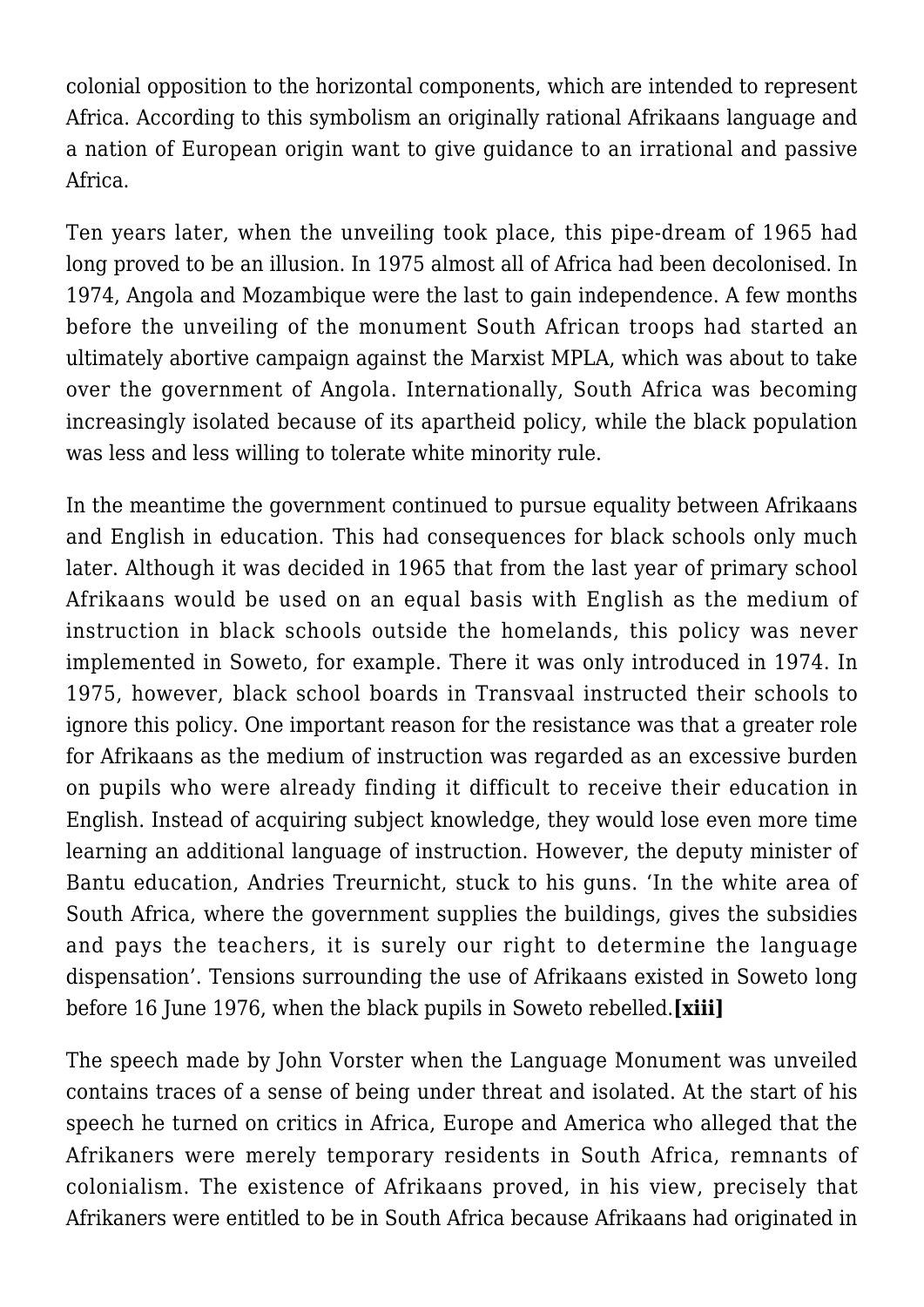Africa. 'All responsible people in the world and in Africa irrevocably accept that we have the right to be in South Africa and form part of Africa. […] We can celebrate tonight knowing that we are recognized and that our title deed to be here is written in Afrikaans'.**[xiv]**

The second part of the articles in *Die Burger* in which the unveiling of the Language Monument and Vorster's speech were reported on, was printed next to a photograph on which eight (!) white men kneel before the Ugandan dictator Idi Amin. Given the symbolic overload of the ceremony, the impression is created that this juxtaposition was not coincidental.**[xv]**

The racial policy of the National Party government carried much of the responsibility for the isolation of institutionalised Afrikaans. Afrikaans-language universities were not accessible to coloured speakers of the language. The Afrikaans media presented Afrikaans mainly as a 'white man's language' and defended the apartheid regime. The special editions of *Die Burger* and *Paarl Post* published on the occasion of the unveiling of the monument contained few or no references to coloured speakers of Afrikaans, whereas they accounted for almost half of the total number of native speakers and an article was devoted to the much smaller 'Jewish contribution to Afrikaans'.**[xvi]** The government did not exactly deal leniently with critical authors either.

In the Language Year, shortly before the unveiling of the monument, the Afrikaans poet Breyten Breytenbach was arrested on suspicion of terrorism. On 13 October, two days after the big day in Paarl, a report on the Language Monument and a report on Breytenbach's wife, who had filed a request for a visa in Paris to visit her husband in prison, shared the front page of *Die Burger.*

5.

After 1994 the Language Monument initially became the target of loathing of the abuse of power by Afrikaners. Breytenbach's labelling of the monument as a concrete penis in *The True Confessions of an Albino Terrorist* was repeated with variations. Some critics even thought that they could detect the stink of urine at the base of the language column. The curves on the horizontal part of the monument which were supposed to symbolise Africa were described as 'little turds'.**[xvii]**

The new government put forward a proposal to declare the Language Monument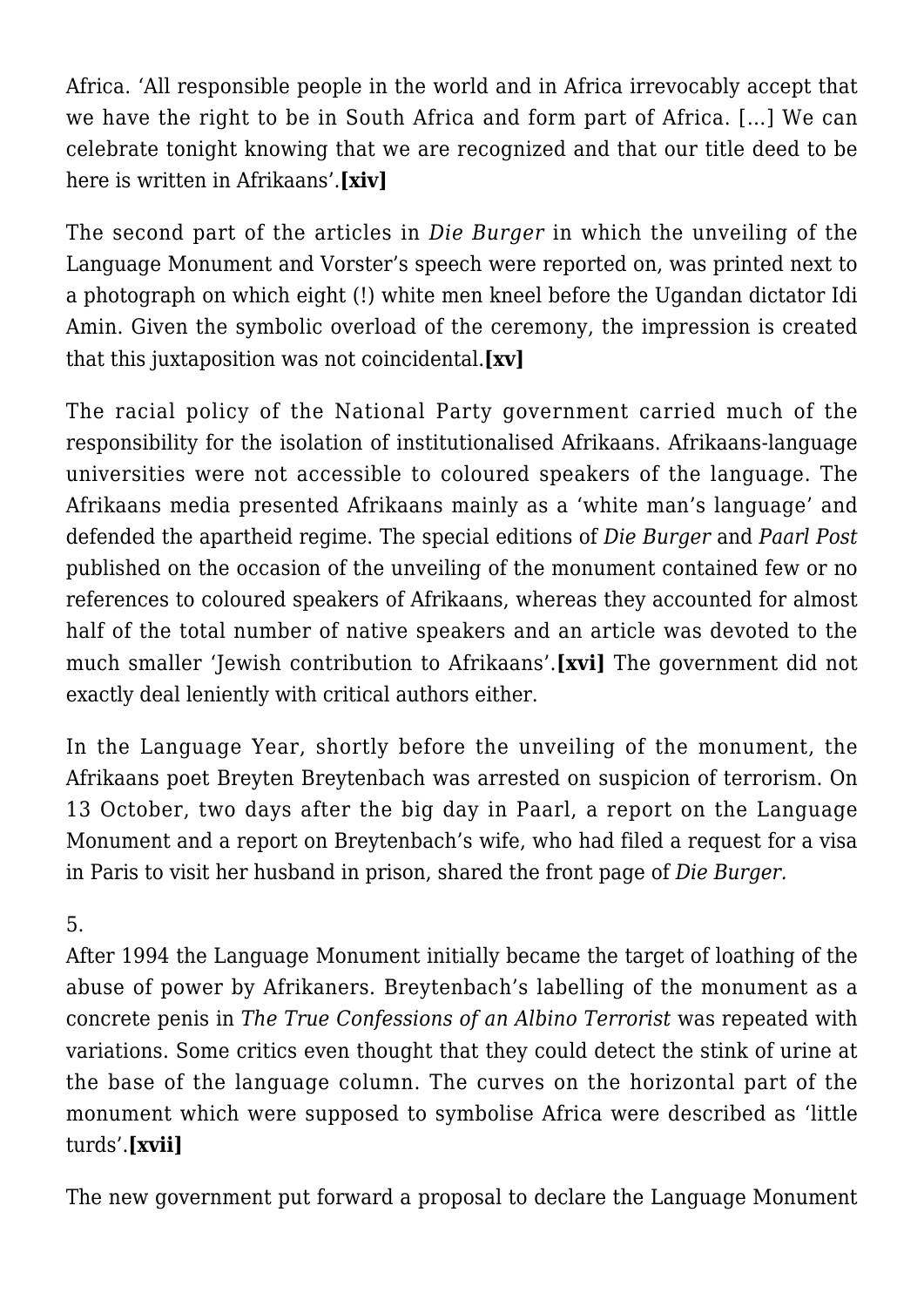a monument to all languages in South Africa. The attempts to profane the monument or to change the original meaning by decree were short lived. Year after year the subsidy for maintenance costs was simply paid out.

In 2009 the Language Monument has become a popular attraction for foreign tourists. Only one third of the visitors were South Africans; two thirds came from abroad.**[xviii]** The monument has developed into one of many enclosed (and therefore safe) tourist enclaves in South Africa**[xix].** There are helpful elucidations of the symbolism of the Monument in various foreign languages. Afterwards the visitor can have coffee and buy souvenirs, most of which are the usual collection of ethnic art and T-shirts.

Information on Afrikaans is hard to find. The Language Monument prefers to advertise the 'spectacular sunsets and sundowners' rather than the Afrikaans language **[xx]**. Like so many others in the new South Africa, the monument has been repackaged. It is now a Paarl version of Table Mountain or Cape Point, more a natural phenomenon for the avid tourist gaze than a place of historical significance.

### NOTES

**i.** Die Burger, 14 August 1975.

**ii.** 2 Language Museum, Paarl, Dokumente oor Taalmonument, Assessoreverslag van prysvraag, 21 January 1966.

**iii.** Language Museum, Paarl, Dokumente oor Taalmonument, Die Afrikaanse Taalmonumentkomitee, Minutes of 18 July 1975.

**iv.** Die Burger, 11 October 1975.

**v.** D.H. Cilliers, Albert se aandeel in die Afrikaanse beweging tot 1900. Burgersdorp, Burgersdorpse Seëlkomitee 1982, 72-82.

**vi.** C.J. Langenhoven, Versamelde werke. Cape Town: Nasionale Pers 1938, Deel xii , 371.

**vii.** J.B.M. Hertzog, Die Hertzogtoesprake, Deel 3, April 1913-April 1918. Johannesburg: Perskor 1977, 264-265. Hertzog was a former Boer general and an Afrikaner nationalist politician.

**viii.** S. Swart, 'An spect of the roles of Eugène Marais and Gustav Preller in the Second Language Movement c. 1905-1927', http://academic.sun.ac.za/history/downloads/swart/eugenemarais.pdf. **ix.** N.P. van Wyk Louw, Versamelde prosa, Vol. I. Cape Town: Human & Rousseau 1986, 18-25, 44-48.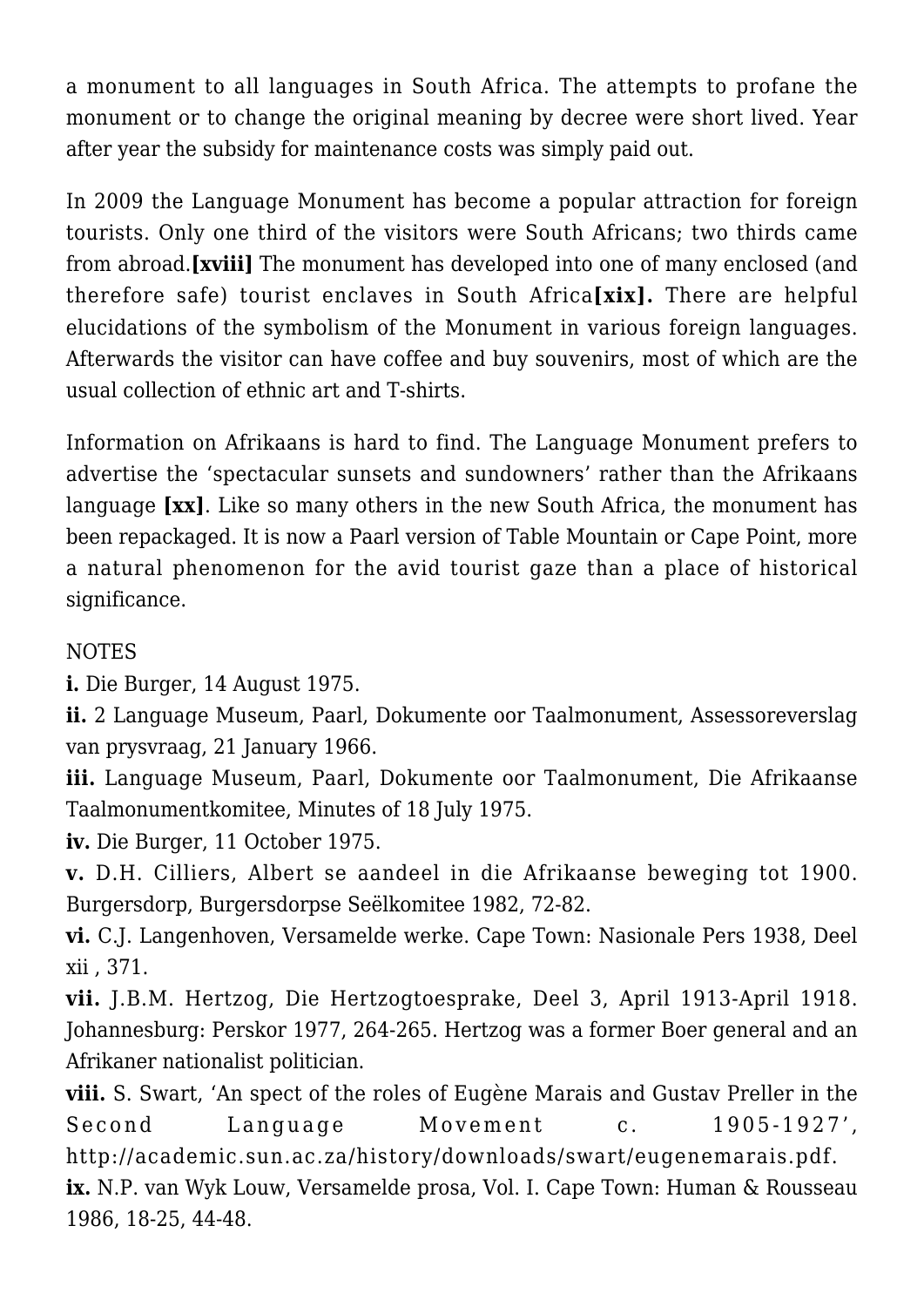**x.** A. Deumert, Language Standardization and Language Change. The Dynamics of Cape Dutch. Amsterdam: John Benjamins 2004.

**xi.** Taalmuseum, Paarl, Dokumente oor Taalmonument, Die Afrikaanse Taalmonumentkomitee, Boukundige prysvraag, 12 April 1965.

**xii.** Taalmuseum, Paarl, Dokumente oor Taalmonument, Assessoreverslag van prysvraag, 21 January 1966.

**xiii.** J.C. Steyn, Tuiste in eie taal. Die behoud en bestaan van Afrikaans. Kaapstad: Tafelberg 1980, 255-305.

**xiv.** Die Burger, 11 October 1975.

**xv.** ibid.

**xvi.** Bylae tot Paarl Post, 15 August 1975; Afrikaans 1875-1975, special supplement to Die Burger for the unveiling of the Language Monument on 10 October 1975.

**xvii.** Case No: 1995/08 SABC – Agenda, Die Taalmonument; Afrikaner-Kultuur (AKB), D.J. Malan en Andere (Complainant) vs. SABC (Respondent). Broadcasting Complaints Commission of South Africa:

http://www.bccsa.co.za (viewed 15 September 2007).

**xviii.** Language Monument, Paarl, Visitor statistics, April 2005 to March 2007 (with thanks to Gerda Odendaal, student of Afrikaans and Dutch, University of Stellenbosch, for obtaining the statistics).

**xix.** Cf. A. Grundlingh, 'A Cultural Conundrum? Old Monuments and New Regimes: The Voortrekker Monument as Symbol of Afrikaner Power in a Postapartheid South Africa', in: Radical History Review 81 (Fall 2001), 95-112.

**xx.** Language Monument Restaurant, http://www.tourismcapewinelands.co.za/za/guide/6de,en,SCH1/ objectId,CTR4201za,curr,ZAR,season,at2,selectedEntry,home/home.html (viewed

```
15 September 2007).
```
## *References*

*Archival sources*

Language Monument, Paarl, Visitor statistics, 2005-2006.

Language Museum, Paarl, Minutes of the Afrikaans Language Monument Commitee and other documents about the Language Monument.

## *Publications*

Case No: 1995/08 sabc – Agenda, *Die Taalmonument; Afrikaner-Kultuur* (akb), D.J. Malan en Andere (Complainant) vs. SABC (Respondent). Broadcasting